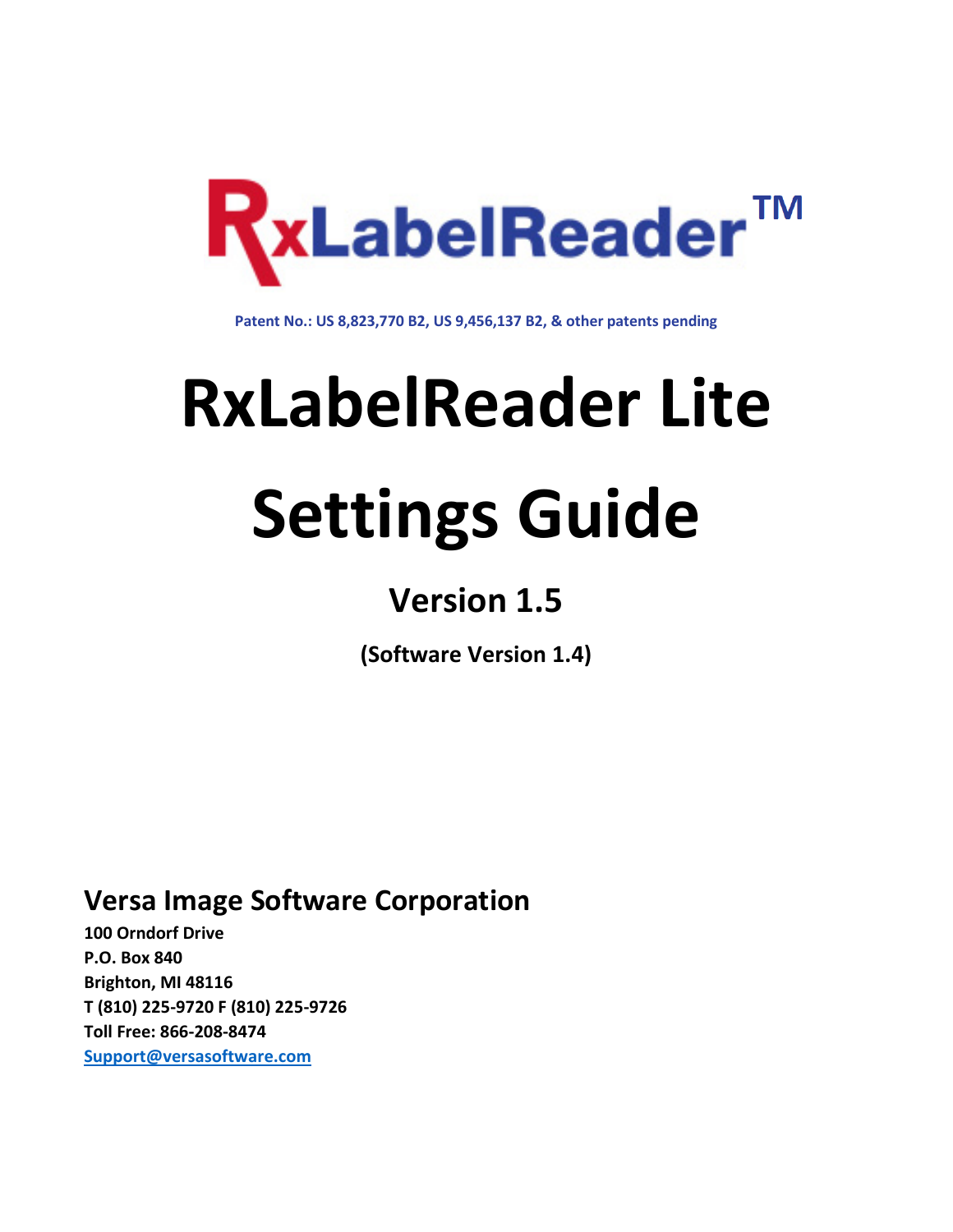#### **The following settings are available in RxLite:**

| <b>Setting Name</b>        | <b>Possible Values</b>     | <b>Default Value</b>     |  |
|----------------------------|----------------------------|--------------------------|--|
| SaveMode                   | FILE/POST/FILEPOST         | <b>FILE</b>              |  |
| <b>FilenameOption</b>      | GUID/DATETIME/IMAGECOUNTER | <b>GUID</b>              |  |
| ShowImageToolbarButtonText | Y/N                        | N                        |  |
| PostLocation               | Any URL                    | {blank}                  |  |
| SaveLocation               | Full directory path        | C:\RXLABELREADER\LABELS\ |  |
| PostID                     | Any value                  | {blank}                  |  |
| SaveBackupImage            | Y/N                        |                          |  |

|                           | <b>RxLabelReader - Settings</b>               |  |  |
|---------------------------|-----------------------------------------------|--|--|
|                           | <b>Save Mode</b>                              |  |  |
|                           | $\Box$ Save image to the following directory: |  |  |
|                           | C:\RXLABELREADER\LABELS\                      |  |  |
|                           | $\Box$ POST image to following web page:      |  |  |
|                           |                                               |  |  |
|                           | POST ID:                                      |  |  |
|                           |                                               |  |  |
|                           | <b>Filename Options</b>                       |  |  |
| $\bullet$ GUID            |                                               |  |  |
| $\circ$                   | Date/Time stamp                               |  |  |
|                           | $\circ$ "Image" + counter                     |  |  |
|                           | Display Image Toolbar Button Text             |  |  |
|                           | ☑ Save Backup Image                           |  |  |
|                           |                                               |  |  |
|                           |                                               |  |  |
| Install $C++$<br>Runtimes | Ok<br><b>Cancel</b>                           |  |  |

#### **Settings Definitions:**

SaveMode: SaveMode determines what will happen once the Save/Accept button is clicked on the software.

FILE: The label is saved in the directory specified in the SaveLocation setting

POST: The label is HTTP POSTed (or https) to the URL specified in the PostLocation setting

FILEPOST: Both FILE and POST

FilenameOption: FilenameOption specifies the format of the filename for the label.

GUID: Globally unique identifier, a 32-digit hexadecimal number that is guaranteed to be unique. The probability of a duplicate would be about 50% if every person on earth owned 600 million GUIDs.

DATETIME: A combination of the date and time the label is saved in the format: mmddyyhhmmss.

IMAGECOUNTER: A combination of the word 'image' + an incremental counter.